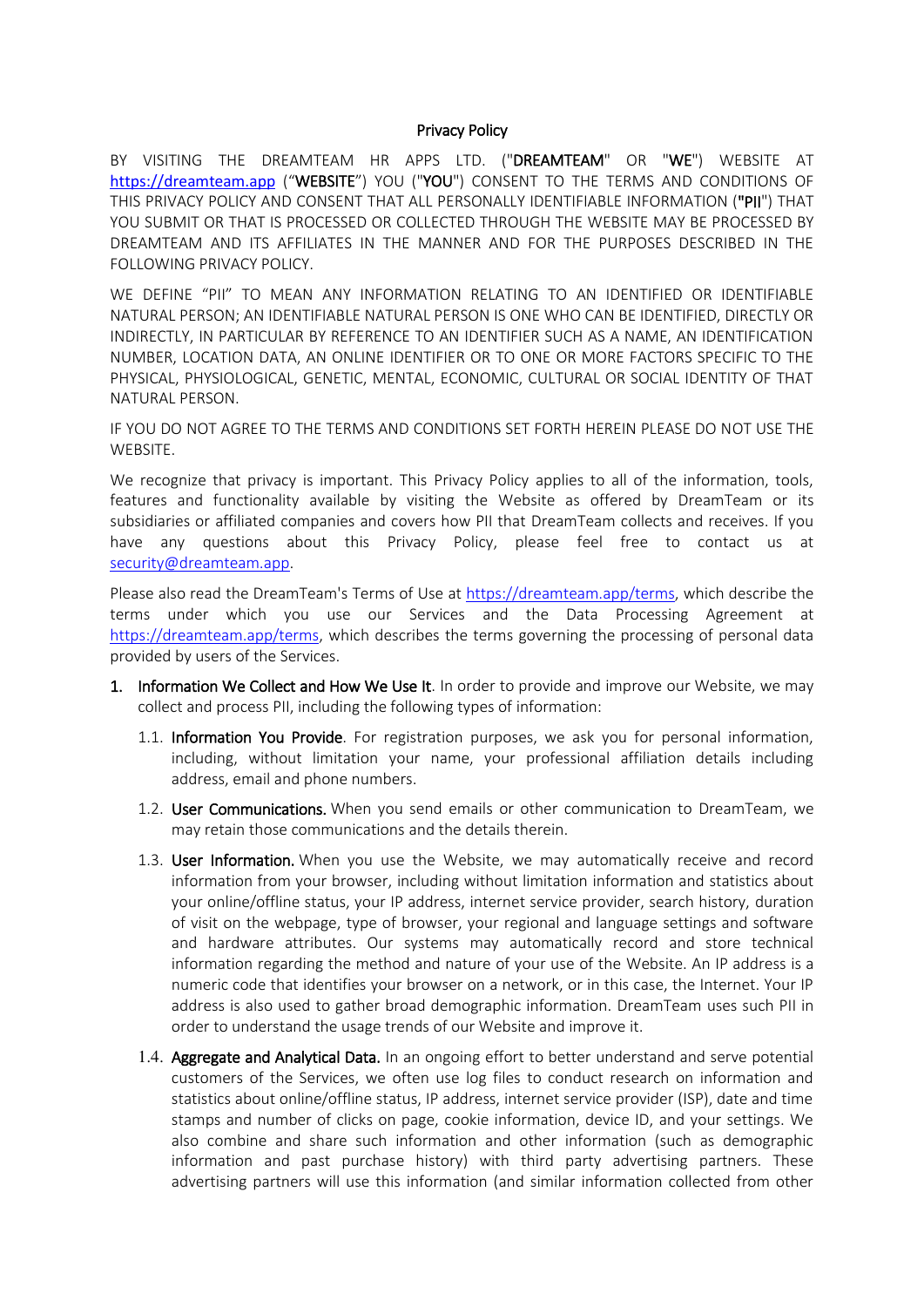websites) for purposes of delivering targeted advertisements to you when you visit third party websites within their networks. This practice is commonly referred to as "interestbased advertising" or "online behavioral advertising. We allow access to other data collected by the services to share information that may be useful, relevant, valuable or otherwise of interest to you. If you prefer not to share your PII with third party advertising partners, you may let us know. We reserve the right to remove or add new analytic tools.

- 2. Cookies. In order to collect the data described herein we may use temporary cookies that remain on your browser for a limited period of time. We may also use persistent cookies that remain on your browser until it is closed, in order to manage and maintain the Website and record your use of the Website. Cookies by themselves cannot be used to discover the identity of the user. A cookie is a small piece of information which is sent to and stored on your browser. Cookies do not damage your browser. Most browsers may allow you to block cookies but you may not be able to use some features on the Website if you block them. You may set most browsers to notify you if you receive a cookie (this enables you to decide if you want to accept it or not). We may also use web beacons via the Website to collect information. Web beacons or "gifs", are electronic images that may be used in our Website or in our emails. We use Web beacons to deliver cookies, count visits and to tell if an email has been opened and acted upon.
- 3. Links. Links to other services, sites and applications may be provided by DreamTeam as a convenience to our users. DreamTeam is not responsible for the privacy practices or the content of other sites and applications and you visit them at your own risk. This Privacy Policy applies solely to PII collected by us.
- 4. Children. If you are a child under the age of 18, you must obtain parental consent prior to using our Website. DreamTeam will not knowingly contact or DreamTeam with children under the age of 18 without said parental consent. If you have reason to believe that a child has provided us with their PII, please contact us at the address given above and we will endeavor to delete that PII from our databases.
- 5. Information Sharing. As part of providing the Website our affiliates, agents and representatives may have access to your PII. We require these parties to process such information in compliance with this Privacy Policy and subject to security and other appropriate confidentiality safeguards. DreamTeam may also share PII in the following circumstances: (a) as required for the provision, maintenance and improvement of the Website, including with our service providers providing hosting and storage services (e.g. AWS multi-region, Azure multi-region); (b) if we become involved in a reorganization, merger, consolidation, acquisition, or any form of sale of some or all of our assets, with any type of entity, whether public, private, foreign or local; and/or (c) to satisfy applicable law or prevention of fraud or harm or to enforce applicable agreements and/or their terms, including investigation of potential violations thereof. Where we transfer PII of data subjects pursuant to the provisions of the GDPR outside of EU/EEA (for example to third parties who provide us with services), we will generally obtain contractual commitments from them to protect your PII. DreamTeam transfers such PII only pursuant to an Adequacy Decisions as adopted by European Commission on the basis of Article 45 of Regulation (EU) 2016/679 (GDPR), or by relying on the Standard Contractual Clauses issued by the European Commission.
- 6. Information Security. We follow generally accepted industry standards to protect against unauthorized access to or unauthorized alteration, disclosure or destruction of PII. However, no method of transmission over the Internet, or method of electronic storage, is 100% secure. Therefore, while we strive to use commercially acceptable means to protect your PII, we cannot guarantee its absolute security. We retain your PII only for as long as reasonably necessary for the purposes for which it was collected or to comply with any applicable legal or ethical reporting or document retention requirements.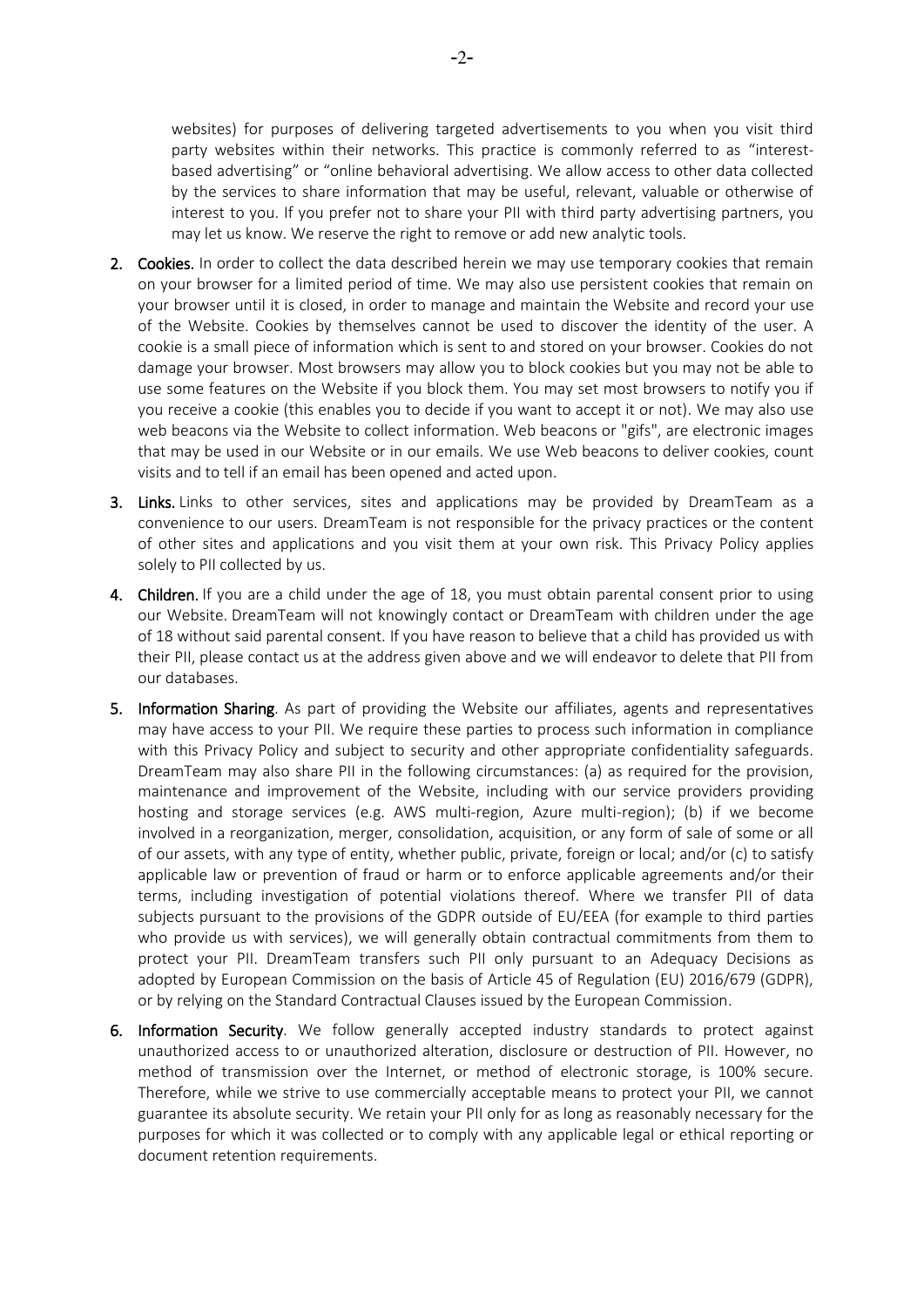7. Data Integrity. DreamTeam processes PII only for the purposes for which it was collected and in accordance with this Privacy Policy or any applicable service agreements. We review our data collection, storage and processing practices to ensure that we only collect, store and process the PII needed to provide or improve our Website. We take reasonable steps to ensure that the PII we process is accurate, complete, and current, but we depend on our users to update or correct their PII whenever necessary. Nothing in this Privacy Policy is interpreted as an obligation to store information, and we may, at our own discretion, delete or avoid from recording and storing any and all information.

## 8. Your Rights.

- 8.1. Right of Access and Rectification. You have the right to know what PII we collect about you and to ensure that such data is accurate and relevant for the purposes for which we collected it. We allow our users the option to access and obtain a copy of their PII and to rectify such PII if it is not accurate, complete or updated. However we may first ask you to provide us certain credentials to permit us to identify your PII.
- 8.2. Right to Delete PII or Restrict Processing. You have the right to delete your PII or restrict its processing. We may postpone or deny your request if your PII is in current use for the purposes for which it was collected or for other legitimate purposes such as compliance with legal obligations.
- 8.3. Right to Withdraw Consent. You have the right to withdraw your consent to the processing of your PII. Exercising this right will not affect the lawfulness of processing your PII based on your consent before its withdrawal.
- 8.4. Right of Data Portability. Where technically feasible, you have the right to ask to transfer your PII in accordance with your right to data portability.
- 8.5. You may exercise the above rights by sending a request to [security@dreamteam.app.](mailto:security@dreamteam.app)
- 8.6. Right to Request Information on Transfers. You have the right to request certain details of the basis on which your PII is transferred outside the European Economic Area. Please be aware that certain information relating to such transfers may be partially redacted or restricted due to data transfer agreements or reasons relating to commercial confidentiality.
- 8.7. Right to Lodge Complaint. You also have the right to lodge a complaint with a data protection supervisory authority regarding the processing of your PII.
- 9. Enforcement. DreamTeam regularly reviews its compliance with this Privacy Policy. Please feel free to direct any questions or concerns regarding this Privacy Policy or our treatment of PII by contacting us as provided above. When we receive formal written complaints it is DreamTeam's policy to contact the complaining user regarding his or her concerns. We will cooperate with the appropriate regulatory authorities, including local data protection authorities, to resolve any complaints regarding the transfer of PII that cannot be resolved between DreamTeam and an individual.
- 10. Changes to This Privacy Policy. DreamTeam may update this Privacy Policy. We will notify you about significant changes in the way we treat PII by placing a prominent notice on the Website. We encourage you to periodically review this Privacy Policy for the latest information about our privacy practices.
- 11. Consent To Processing. By providing any PII to us pursuant to this Privacy Policy, all users, including, without limitation, users in the United States, Israel and member states of the European Union, fully understand and unambiguously consent to this Privacy Policy and to the collection and processing of such PII abroad. The server on which the Website is hosted and/or through which the Website is processed may be outside the country from which you access the Website and may